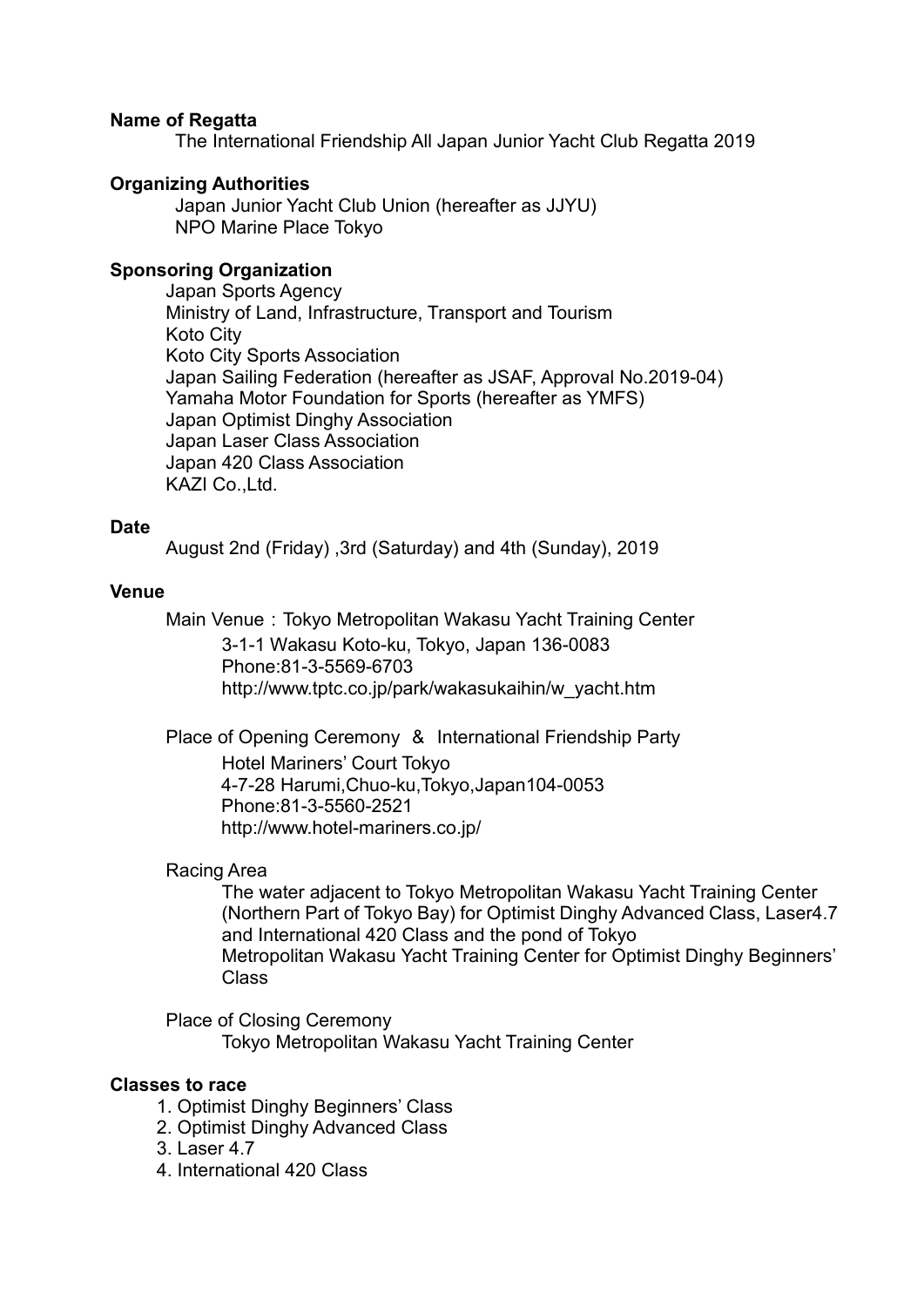# **NOTICE OF RACE**

## **1. Rules**

- 1.1 The regatta will be governed by the rules as defined in the Racing Rules of Sailing 2017‐2020(hereafter as RRS), except any of these are altered by the Sailing Instructions.
- 1.2. If there is a conflict between the languages, the English text will take precedence.

## **2. Advertising**

Boats may be required to display the advertising materials chosen and supplied by Organizing Authorities.

## **3. Eligibility and Sailors' age in each class**

- 3.1. All Japanese sailors shall be a member of Japan Sailing Federation registered in 2019 year.
- 3.2. The sailors on the junior sailors list of Japanese Junior Yacht Club which is the registered member club of JJYU (The list should be submitted beforehand to JJYU secretary office at the beginning of May, 2019)
- 3.3. The sailors of the Overseas Teams whom Organizing Authorities have invited.
- 3.4. The sailors whom Organizing Authorities have accepted.
- 3.5. The sailors of each class shall fulfill the following age limitation on 2nd April, 2019.

| <b>Optimist Dinghy Class</b> | From 6 to 15 years old  |
|------------------------------|-------------------------|
| Laser 4.7                    | From 12 to 18 years old |
| International 420 Class      | From 12 to 18 years old |

| From 6 to 15 years old  |
|-------------------------|
| From 12 to 18 years old |
| From 12 to 18 years old |

3.6. The sailor who has won the prize in any Beginners' class of the International Friendship All Japan Junior Yacht Club Regatta in the previous years shall make entry in Advanced class of the same class. However, in case the sailor declare the polite refusal of the prizes under the clause 12. "Prizes" of NOR, Organizing Authorities may allow the sailor to make entry in the same Beginners' class.

# **4. Entry fees and Entry procedure**

4.1. The entry fee including International Friendship Party fee and lunch box is as follows;

| Junior sailors · · · · · · · · · · · · · · · · · ·<br>Yen9,000 per each                                                  |
|--------------------------------------------------------------------------------------------------------------------------|
| (Junior sailors of the non-registered member club of JJYU $\cdot \cdot \cdot \cdot \cdot \cdot$                          |
| $\cdots$ $\cdots$ $\cdots$ $\cdots$ Yen13,000 per each)                                                                  |
| Junior sailors of International 420 Class · · · · · · Yen16,000 per boat                                                 |
| (Junior sailors of International 420 Class of the non-registered member                                                  |
| club of JJYU $\cdots$ , $\cdots$ , $\cdots$ , $\cdots$ , $\cdots$ , $\cdots$ , $\cdots$ , $\cdots$ , $\cdots$ , $\cdots$ |
| Coaches and parents $\cdots \cdots \cdots \cdots \cdots$ Yen 3,000 per each                                              |
| (Coaches and parents of the non-registered member club of JJYU. $\cdot \cdot$                                            |
| $\cdots$ $\cdots$ $\cdots$ $\cdots$ Yen5,000 per each)                                                                   |
| Children accompanied by parents $\cdots \cdots \cdots$ Yen2,000 per each                                                 |
| The entry after the dead line of 30th June may be still received until 14th July,                                        |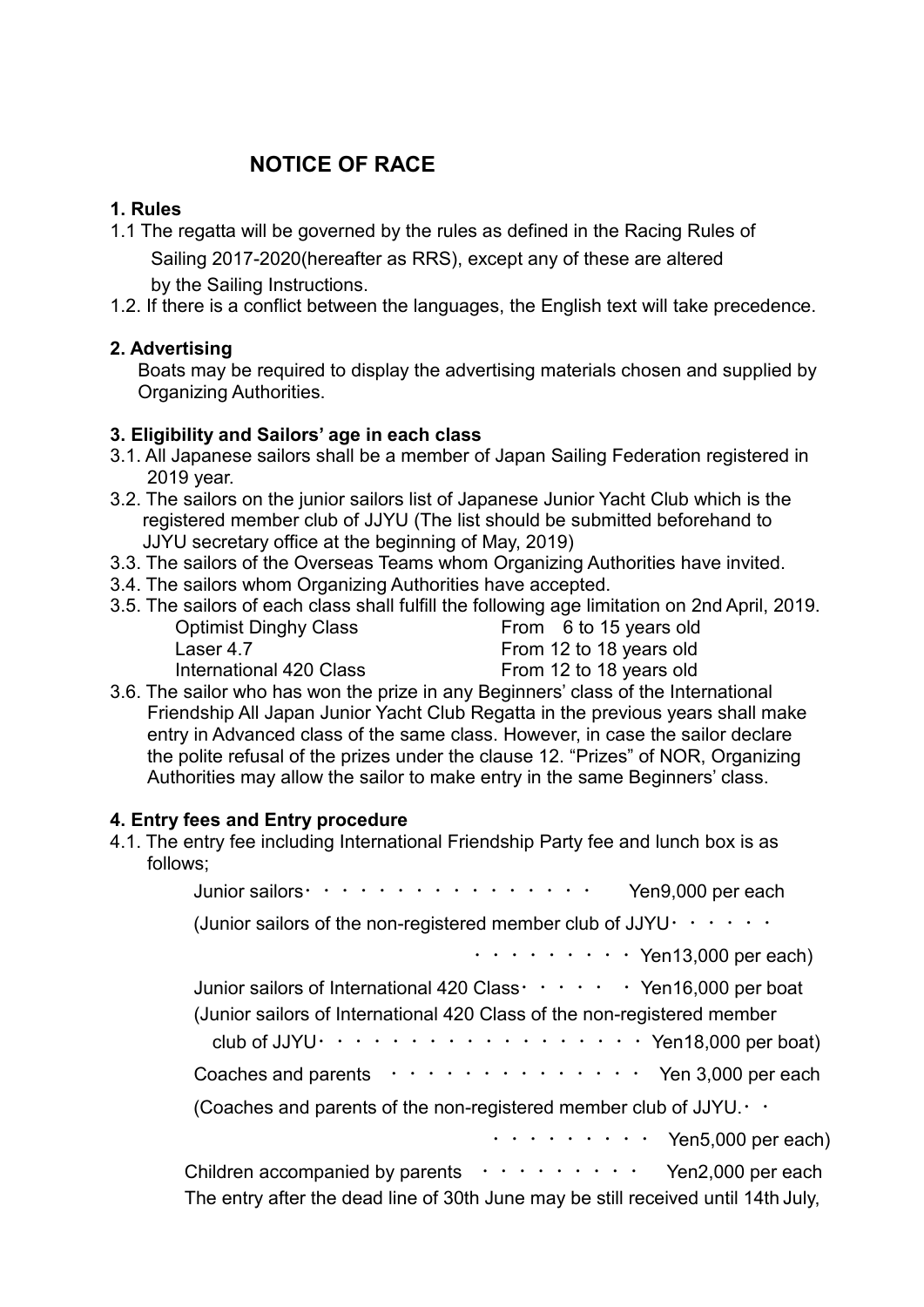however extra fee of late entry will be charged, which will be Yen 2,000 for one man boat and Yen 3,000 for two men boat.

### 4.2. Other fees

※Lunch box with one bottle of drink will be served for all junior sailors who participate in this regatta during three days of the regatta period.(However, Curry and rice will be served instead of lunch box on the 3rd day.) Coaches, parents and children accompanied by parents who wish lunch box at the price of yen600 per box with one bottle of drink may request lunch box with one bottle of drink writing the number of lunch box of each day on the entry form.

On the last day of the regatta, Curry and rice will be served for everyone who participate the regatta free of charge.

### 4.3 Charter boat for the race

Organizing Authorities are prepared to charter out some numbers of boats for Optimist Dinghy Class, Laser 4.7 and International 420 Class. Conditions and numbers of charter boat may not meet fully with the requirements for each sailor and therefore each club is requested to make contact with the regatta secretariat before they complete the entry form. Charter rate during the regatta period is as follows.

Optimist Dinghy Class (Japanese Maker) Yen 5, 000 per boat Laser 4.7 (Complete set) International 420 Class (Complete set) Yen 20, 000 per boat (Boats of Optimist Dinghy Class are all Japanese Maker boats, but these will be chartered out for sailors of both Beginners' Class and Advanced Class.)

 Each club who charter the boat is requested to pay deposit of Yen 20, 000 per club for any possible damage or loss of the boat and/or equipment at the time of the entry. This deposit shall be refunded to the club soonest possible after the regatta if no problem has happened.

 Therefore, each club is requested to write the bank account number and the necessary information for the remittance of the refund.

### 4.4 The entry

Eligible boats may enter by completing the entry form and the name list of the sailors in the same club (kana letters written at the side of each name) and sending it by E-mail or Facsimile to the following regatta secretariat.

### Regatta Secretariat

| Secretary General : Eiji Shionozaki |                               |
|-------------------------------------|-------------------------------|
| E-mail address                      | $\cdot$ e-shio@ozzio.jp       |
| Facsimile                           | $: +81$ (Japan)-45-944-3522   |
| Phone                               | $\div$ +81(Japan)-45-944-3522 |
| Cellular phone                      | $: +81$ (Japan)-90-2734-8611  |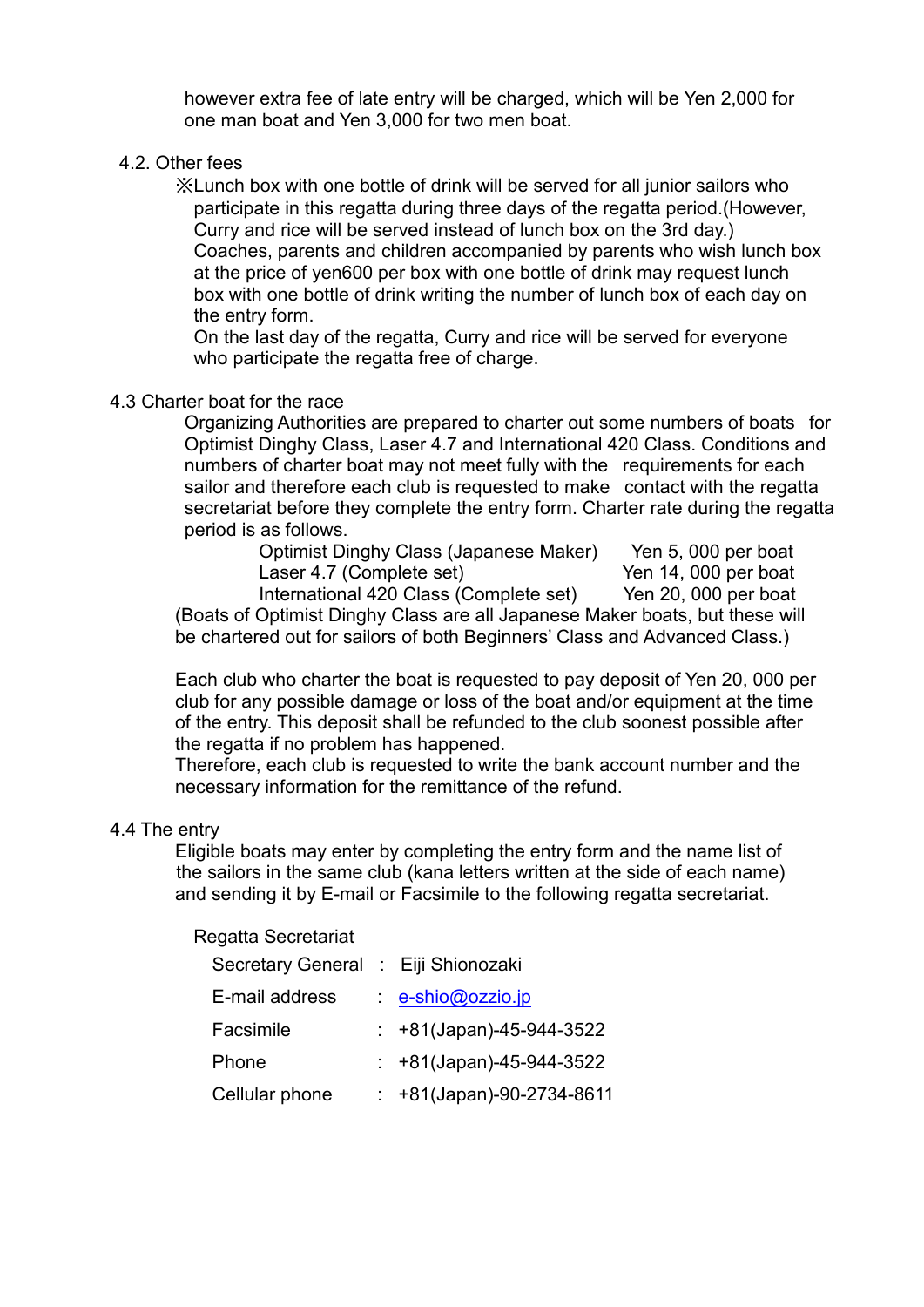### Bank Account

Sumitomo Mitsui Banking Corporation, Shinbashi Branch Office

Saving account Number : 1417976

Registered Name: Japan Junior Yacht Club Union

4.5 Entry should be received by the regatta secretariat together with the required fee by June 30th (Sunday), 2019.

## **5. Schedules of the Races and Events**

5.1. 1st Day: August 2nd (Friday)

08:00~12:00 ※Registration & Distribution of Sailing Instructions

Registration Desk at Tokyo Metropolitan Wakasu Yacht Training Center 12:30~14:00 Sailing Exercise (Details will be announced at the time of

Registration)

 The water adjacent to Tokyo Metropolitan Wakasu Yacht Training Center (Racing area A) and the pond of Tokyo Metropolitan Wakasu Yacht Training Center (Racing area B).

16:30~17:30 Opening Ceremony

Hotel Mariners' Court Tokyo

17:30~17:50 Meeting for briefing about safety & health

(Coaches, Parents, sailors and race officers should attend.)

- Hotel Mariners' Court Tokyo
- 17:50~18:20 Meeting for briefing about race management

(Coaches, Parents, sailors and race officers should attend.) Hotel Mariners' Court Tokyo

18:30~20:00 International Friendship Party

(Coaches, Parents, sailors and race officers should attend.) Hotel Mariners' Court Tokyo

- ※Any club who will not be able to arrive before the time of registration may obtain the permission of late registration from the regatta secretariat beforehand.
- 5.2. 2nd Day: August 3rd (Saturday)

Schedules of races and Time of the warning signal

| Racing area A                                         |                |       | Racing area B                           |
|-------------------------------------------------------|----------------|-------|-----------------------------------------|
| International 420 Class                               |                |       | <b>Optimist Dinghy Beginners' Class</b> |
|                                                       | 1st Race 09:25 |       |                                         |
|                                                       |                |       | 1st Race<br>9:25                        |
| Laser 4.7                                             | 1st Race       | 09:30 |                                         |
|                                                       |                |       |                                         |
| <b>Optimist Dinghy Advanced Class</b>                 |                |       |                                         |
|                                                       | 1st Race 09:35 |       |                                         |
|                                                       |                |       |                                         |
|                                                       |                |       |                                         |
| 2nd, 3rd, 4th and 5th Races will follow continuously. |                |       |                                         |

When the following race is intended to be held continuously, the race committee signal boat will display orange color flag with one sound at least 5 minutes before the warning signal to alert the attention of the boats.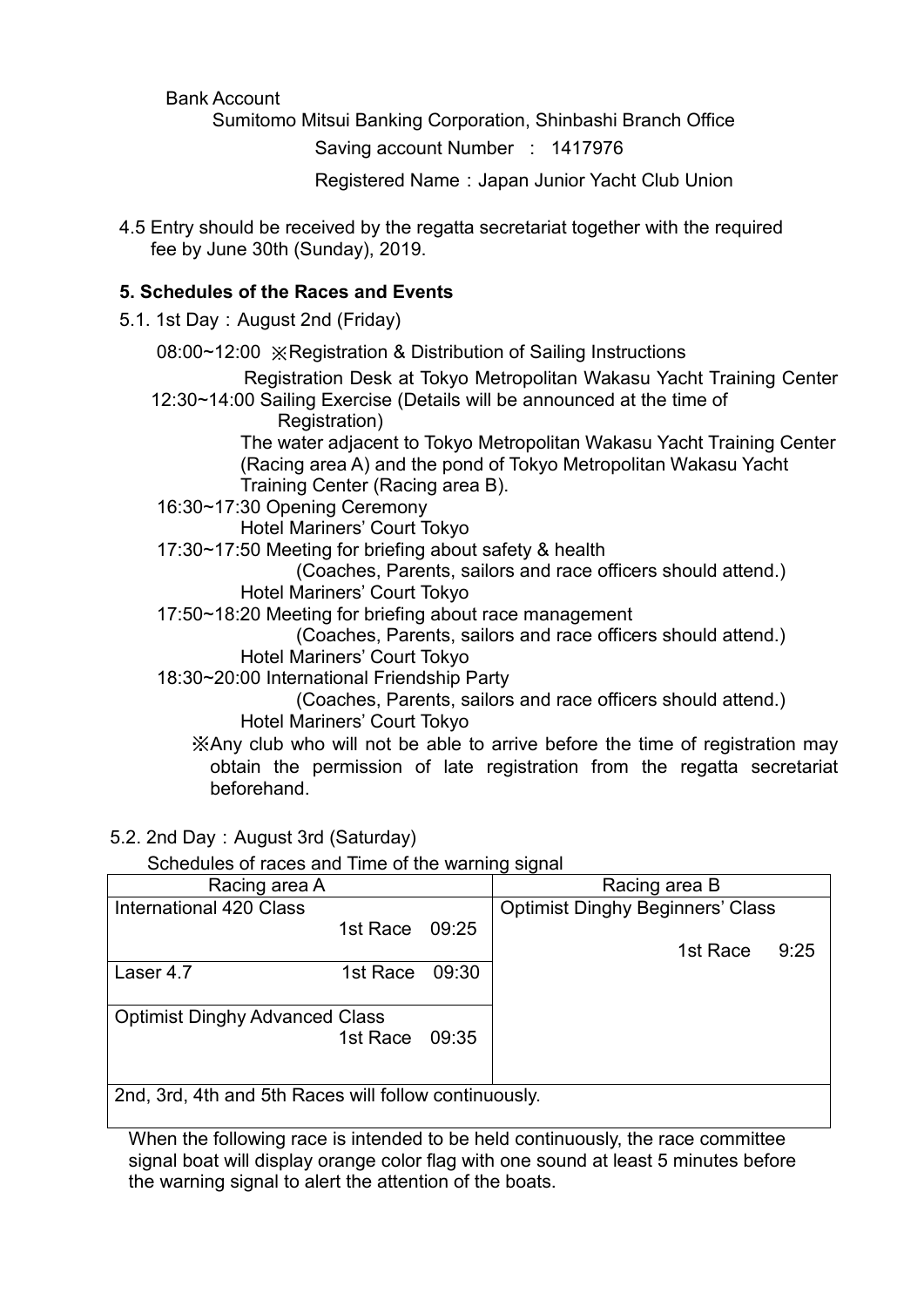When five(5) Races were not completed depending on the weather conditions or other reasons, the next race will be performed on the following day.

19:00~20:00 Leaders workshop session Tokyo Kaiin Kaikan

3-7-1, Harumi, Chuo-ku, Tokyo <Tel:03-3531-2216>

※Any one who wishes to obtain the registration of Authorized Instructor of JJYU may apply to the secretariat of JJYU with the designated application form beforehand and attend this Leaders workshop session and then he/she can obtain the registration.

5.3. 3rd Day: August 4th(Sunday)

Schedules of Races and Time of The warning signal

| Racing area A                                                                     |       | Racing area B                           |      |
|-----------------------------------------------------------------------------------|-------|-----------------------------------------|------|
| International 420 Class                                                           |       | <b>Optimist Dinghy Beginners' Class</b> |      |
| 1st Race of the day                                                               | 09:25 |                                         |      |
| Laser 4.7                                                                         |       | 1st Race of the day                     | 9:25 |
| 1st Race of the day                                                               | 09:30 |                                         |      |
|                                                                                   |       |                                         |      |
| <b>Optimist Dinghy Advanced Class</b>                                             |       |                                         |      |
| 1st Race of the day                                                               | 09:35 |                                         |      |
|                                                                                   |       |                                         |      |
|                                                                                   |       |                                         |      |
| Races will follow continuously. After 12:00, the warning signal will not be made. |       |                                         |      |

When the following race is intended to be held continuously, the race committee signal boat will display orange color flag with one sound at least 5 minutes before the warning signal to alert the attention of the boats.

Schedules of Races may be changed depending on the weather conditions or other reasons.

```
16:00~17:00 Closing Ceremony Tokyo Metropolitan Wakasu Yacht Training Center
```
# 5.4 Number of races

 7 races are planned during two days for all classes other than Optimist Dinghy Beginners' Class and at least one race is required to be completed to constitute the series.

 Boats of Optimist Dinghy Beginners' Class will be divided into more than two divisions depending on the number of the boats who participate in the regatta and the races will be performed by the method of the preliminary match and the final match.

The details will be explained at Meeting of briefing of race management.

# **6. Measurement/Inspection**

6.1. Each boat except chartered boat shall produce a valid measurement certificate at the time of registration.

However, any boat who is not able to produce a valid measurement certificate may consult with the regatta secretariat.

6.2. There will be no measurement practice prior to the regatta, however there will be the case to carry the measurement and inspection at any time during the regatta.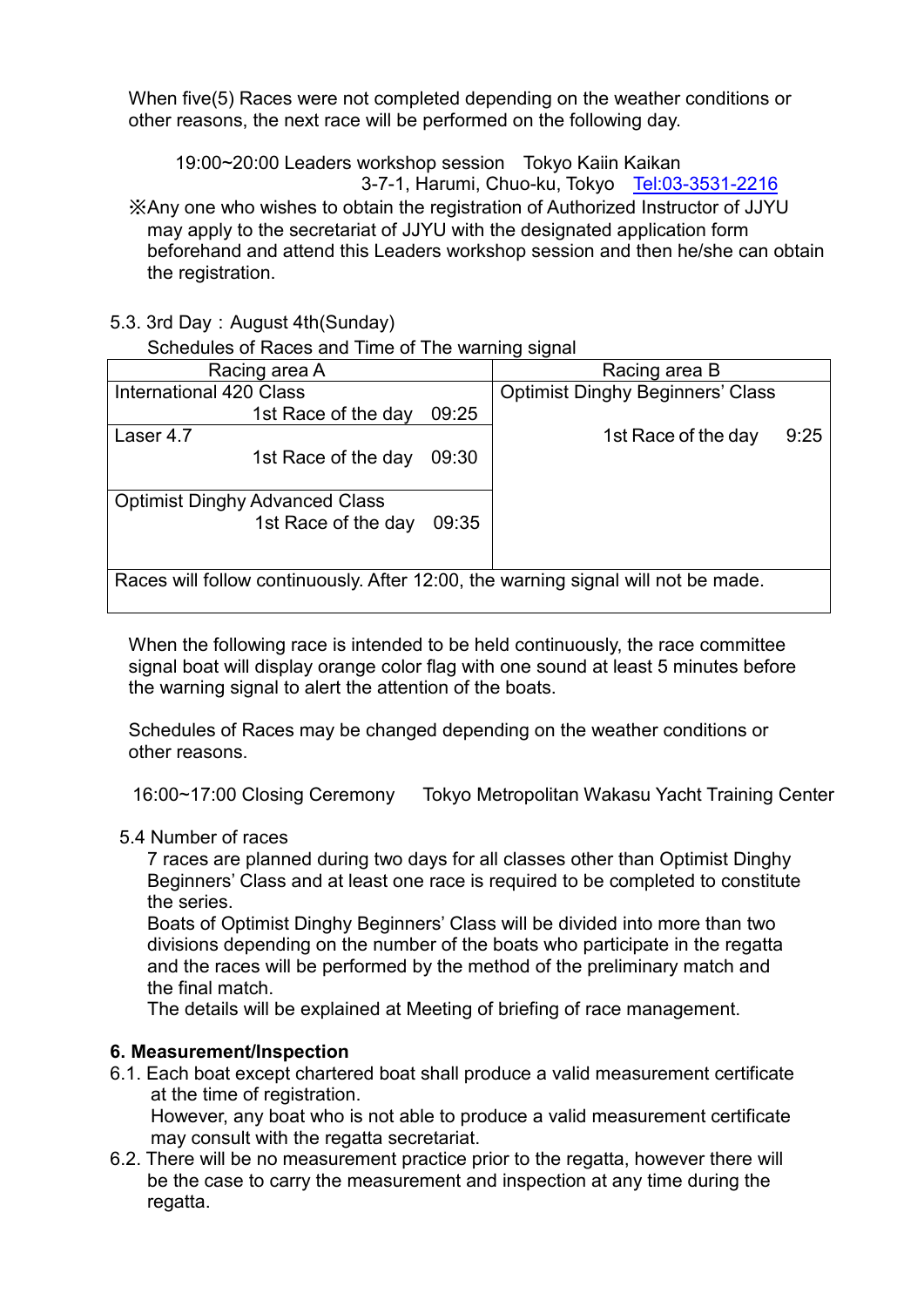### **7. Sailing Instructions**

The Sailing Instructions will be specified in the regatta program to be distributed at the time of the registration on August 2nd (Friday), 2019. Also, it will be available on the home page of JJYU and Oita Sailing Federation by the middle of July 2019.

JJYU URL <http://www.jjyu/net>

### **8. Venue of the regatta**

Attachment Diagram-1 shows the location of the regatta harbor and Racing area A and B.

Racing area A: all classes other than Optimist Dinghy Beginners' Class

Racing area B: Optimist Dinghy Beginners' Class'

### **9. Courses**

Trapezoid courses for Racing area A and triangle courses or windward/leeward courses for Racing area B are planned and the details will be instructed in the Sailing Instructions.

### **10. Penalty System**

- 10.1. Appendix P will apply for breaching RRS 42.
- 10.2. Appendix P2.3 will not apply and Appendix P2.2 will be changed as a second time and subsequent penalties instead.

### **11. Scoring**

11.1. In all classes other than Optimist Dinghy Beginners' Class, each boat's series score shall be the total of her race scores excluding her worst score if more than 6 races are completed.

 If less than 6 races are completed, each boat's series score shall be the total of her all scores completed.

 In Optimist Dinghy Beginners' Class, each boat's series score shall be the total of her all scores completed at the final match races. However, in case the final match races could not be made, each boat's series score shall be determined by the result of the preliminary match races. This changes Appendix A2.

- 11.2. The Individual Competition of Race in each class
	- ① International Friendship Individual Competition of Race in each class Each boat's rank will be determined in accordance with the total sequence result including the sailors of the foreign club teams and Japanese club teams of the same class.

②Japanese Individual Competition of Race The rank of Japanese Individual Competition will be determined based on Japanese sailor's rank of the above ① total sequence result.

- 11.3. The Team Race rank will be determined as follows, based on the total sequence result of the individual sailor of each team or club of the above11.2①**.**
	- ① Each club team's series score will be the total of the best three boats' rank of all classes where more than two clubs participated and more than six boats participated.
	- ②In case the number of boat participating this regatta is exceeding three boats, minus 1 point per one boat will be added, but up to minus 5 points.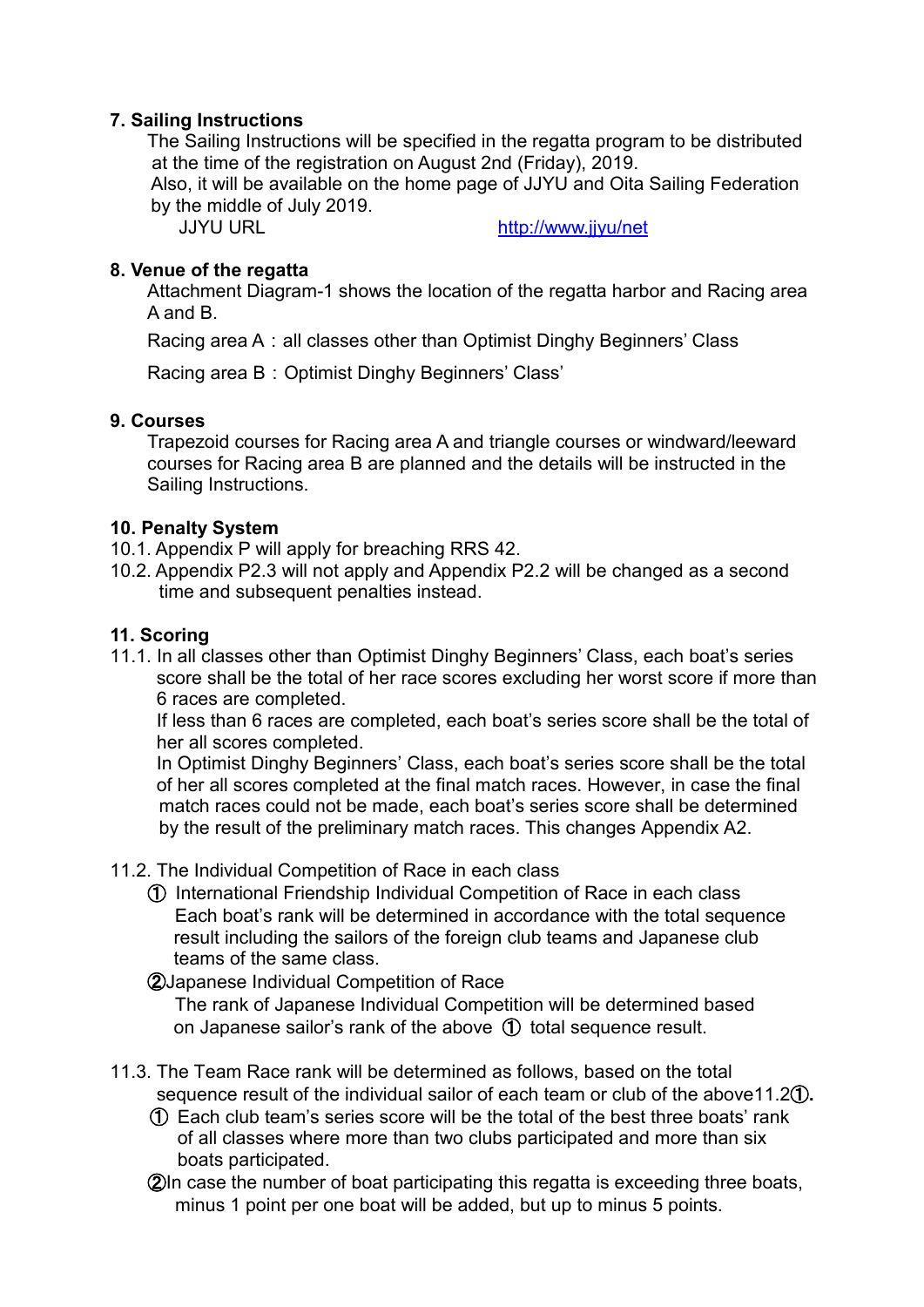In case the number of boat is less than three boats, last rank point of the class of the largest number of boats participated will be added in proportion to the number of the shortage.

 ③In case the place of the club activity is more than 500km far from the regatta place, minus 2 points per club will be added.

However, such club who participate the regatta with the chartered boats will be added only minus 1 point.

The distance is determined by the shortest railway distance between the JR station nearest to the government office of the prefecture where the place of the club activity is located and JR Shinkiba station

④The rank of the club team will be determined by the low point scoring system.

 ⑤In case of the tie score, the club team of the more number of boats participated will be ranked higher. Even if it is still tie score, the club team which participated in more number of classes will be ranked higher. Thereafter the club team which has the higher rank boat among three boats will be ranked higher and then the club team which has the higher rank of the class where the largest number of boats participated will be ranked higher.

 ⑥The rank of International Club Team Race will be determined among Japanese Club Teams and Foreign Club Teams in accordance with the calculation based on only above 11.3  $(1)$ ,  $(4)$  and  $(5)$ .

 Foreign Club Teams participate with limited numbers of boats and very far away from abroad with chartered boats and therefore above 11.2  $(2)$  and  $(3)$ will not apply for both Japanese Club Teams and Foreign Club Teams in the calculation of the rank points.

 However, foreign club teams who do not participate in Laser 4.7 Class have to adopt the rank of the last rank of Laser 47 Class as their third rank boat instead of the third rank of OP Class boat,

 ⑦The rank of Japanese Club Team Race will be determined among Japanese Club Teams in accordance with the calculation based on above 11.3  $(D\sim 6)$ .

# **12. Prizes**

Prizes will be given as follows:

- 12.1 JJYU Special Prizes
	- ➀ Mr. Kichitaro Ozawa Special Prize

 JJYU will commend the sailor, the leader of the club and/or junior yacht club who will be most appreciated as the one with full seamanship.

 The Special Trophy and The Award from the President of JJYU will be given to such qualified Sailor, leader and/or club.

- ② Club Team Commendation
	- ② ―1 Extra Special Prize from JJYU for Japanese Club Team Race Winners JJYU will arrange to send each one junior sailor selected among each 1st, 2nd and 3rd Rank Japanese Club Team for the sailing training abroad and will bear a part of their transportation expense.
		- 1st rank Team The Trophy and The Award from the President of JJYU will be given together with above Extra Special Prize.

 2nd rank Team The Shield and Th Award from the President of JJYU will be given together with above Extra Special Prize.

 3rd rank Team The Shield and The Award from the President of JJYU will b given together with above Extra Special Prize.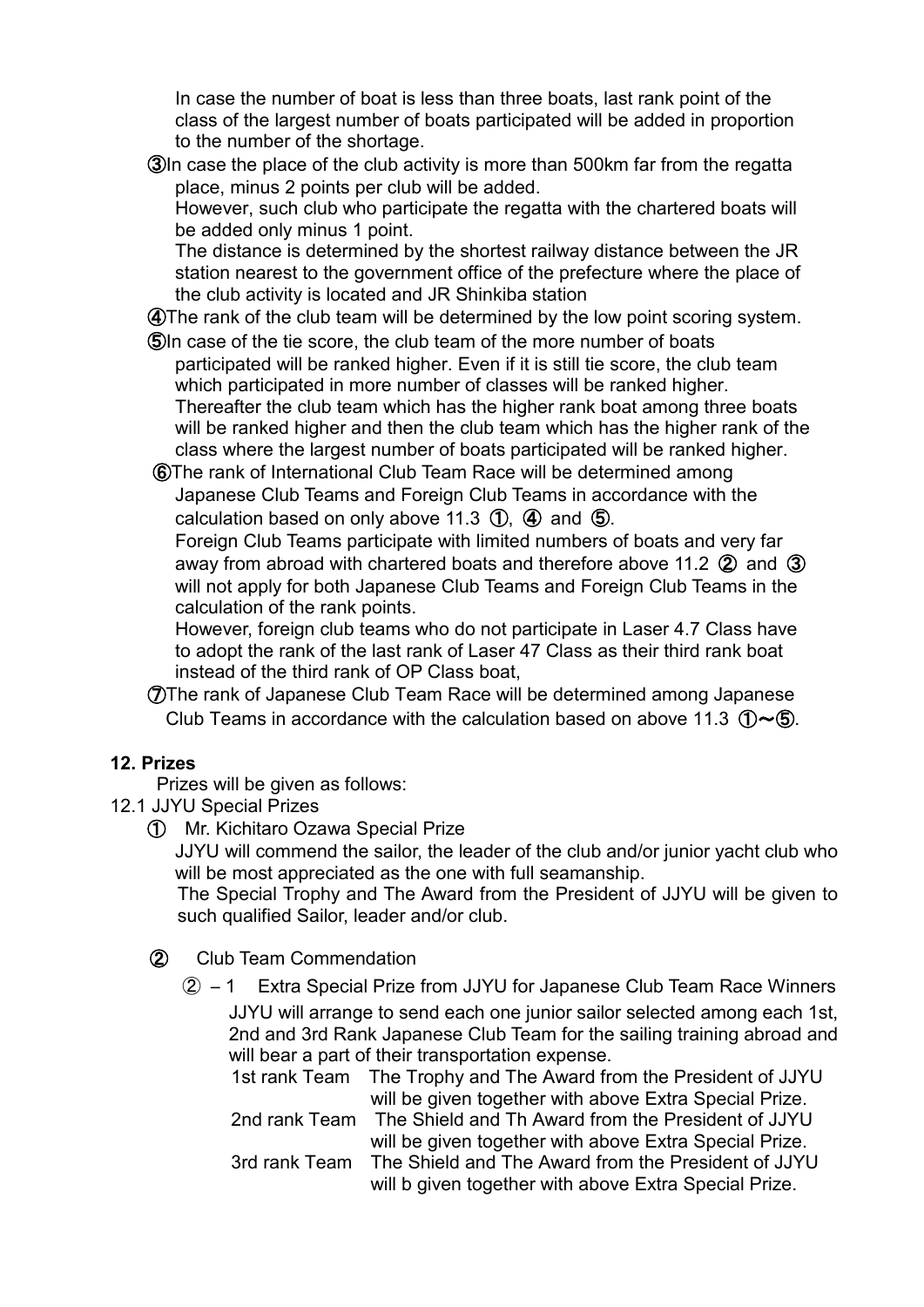The clubs of Japanese Club Team Race Winners are requested to take into the consideration the item No.15(1)②of the regatta summary when they select the sailor among their club for the sailing training abroad.

※These Special Prizes will be given only to the sailors of the registered clubs of JJYU and the registered clubs of JJYU.

 ②-2 The Team Race Prize for International Friendship Team Race The Special Trophy ( ※ ) and The Award from President of JJYU will be given to 1st Rank Foreign Club Team among Foreign Club Team.

### 12.2. Prizes for the Individual sailors

 Japanese sailors who belongs to the registered member clubs of JJYU will be given following prizes.

- ➀ Optimist Dinghy Advanced Class
	- 1st rank sailor The Trophy and The Award from the Minister of Education, Culture, Sports, Science and Technology as The Special Prize and also The Award from the President of JJYU will be given together with the Medal of Gold.
		- 2nd rank sailor The Award from the President of JJYU and the Medal of Silver will be given.
	- 3rd rank sailor The Award from the President of JJYU and the Medal of Bronze will be given.

### ② Optimist Dinghy Beginners' Class

1st rank sailor The Trophy and The Award from the Minister of Land, Infrastructure, Transport and Tourism as The Special Proze and also The Award from the President of JJYU will be given together with the Medal of Gold.

- 2nd rank sailor The Award from the President of JJYU and the Medal of Silver will be given.
- 3rd rank sailor The Award from the President of JJYU and the Medal of Bronze will be given.

## ③ Laser 4.7

- 1st rank sailor The Trophy from the President of Tokyo Metropolitan Yachting Federation (※) and The Award from the President of JJYU with the Medal of Gold.
- 2nd rank sailor The Award from the President of JJYU and the Medal of Silver will be given.
	- 3rd rank sailor The Award from the President of JJYU and the Medal of Bronze will be given.

# ➃ International 420 Class

- 1st rank sailor The Trophy and The Award from the Mayor of Koto City (※) and The Award from the President of JJYU with the Medal of Gold. 2nd rank sailor The Award from the President of JJYU and the Medal of Silver will be given. 3rd rank sailor The Award from the President of JJYU and the Medal of Bronze will be given.
- 12.3 The International Friendship Prizes for the Individual Sailors.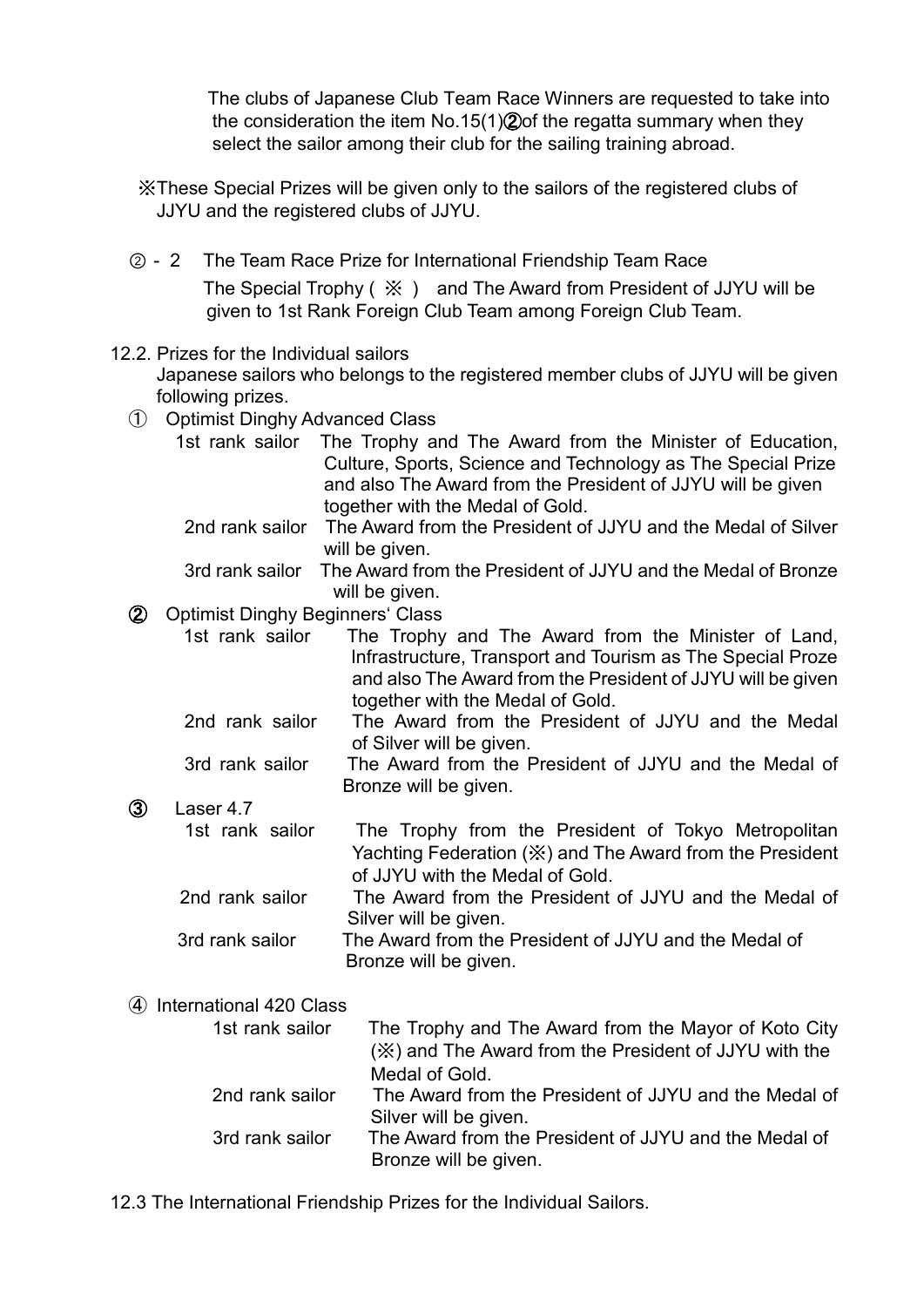- ➀The Medal of Gold, Silver and Bronze and also The Award from President of JJYU will be given to 1st , 2nd, and 3rd Rank sailors of the class where the sailors of the foreign teams and Japanese sailors compete together.
- ②The Special Trophy ( ※ ) and The Award from President of JJYU will be given to 1st Rank sailors of Optimist Dinghy Advanced Class and Laser 4.7 among the sailors of Foreign Club Teams.
- 12.4 The above Trophies except with the mark (  $\frac{1}{2}$  ) should be returned at the next year regatta and the replicas will be given in return.

## **13. Support boat**

 Any club wishes to bring in the support boat for the regatta shall apply, writing the necessary matters on the item No.5 of the designated application form for the entry.

<Conditions for the permission of the support boat>

- (1) The support boat is required to have the effective official certificate of boat inspection and to be insured with the appropriate Insurance.
- (2) The support boat shall hoist the pink color flag which will be lent from the regatta secretariat and the club shall prepare the suitable pole to hoist the flag.
- (3) The support boat shall be brought up ashore after the races every day.

## **14. Disclaimer of Liability**

- 14.1. Competitors participate in the regatta entirely at their own risk (See RRS 4 Decision to Race), Organizing Authorities and/or any person involved in this organization of the regatta will accept no liability whatsoever for any material damage and/or personal injury and/or death sustained in conjunction with, prior to, during or after the regatta.
- 14.2. Competitors participate in the regatta entirely at their own risk. However, the representative person of each club shall confirm the decision of the junior sailors in the club and grasp the intention of each junior sailor in the club.

## **15. Correspondence to person with a disability**

- **15.1** There are two toilets for wheelchair-compatible toilet, a wheelchair-compatible pier for person who wishes to get on board sailing boats or any other boats and slope to the observation deck for watching the race in Tokyo Metropolitan Wakasu Yacht Training Center.
- **15.2** We will arrange for two response operators to be at the race office (the registration desk) and give guidance.

## **16. Portrait Right**

 All participants for this regatta may give to the Organizing Authorities the right which the Organizing Authorities utilize at their own discretion the photography pictures, animation and these plate-making of the sailors, the participants and the equipment of the sailoras without requiring value.

## **17.Regatta secretariat**